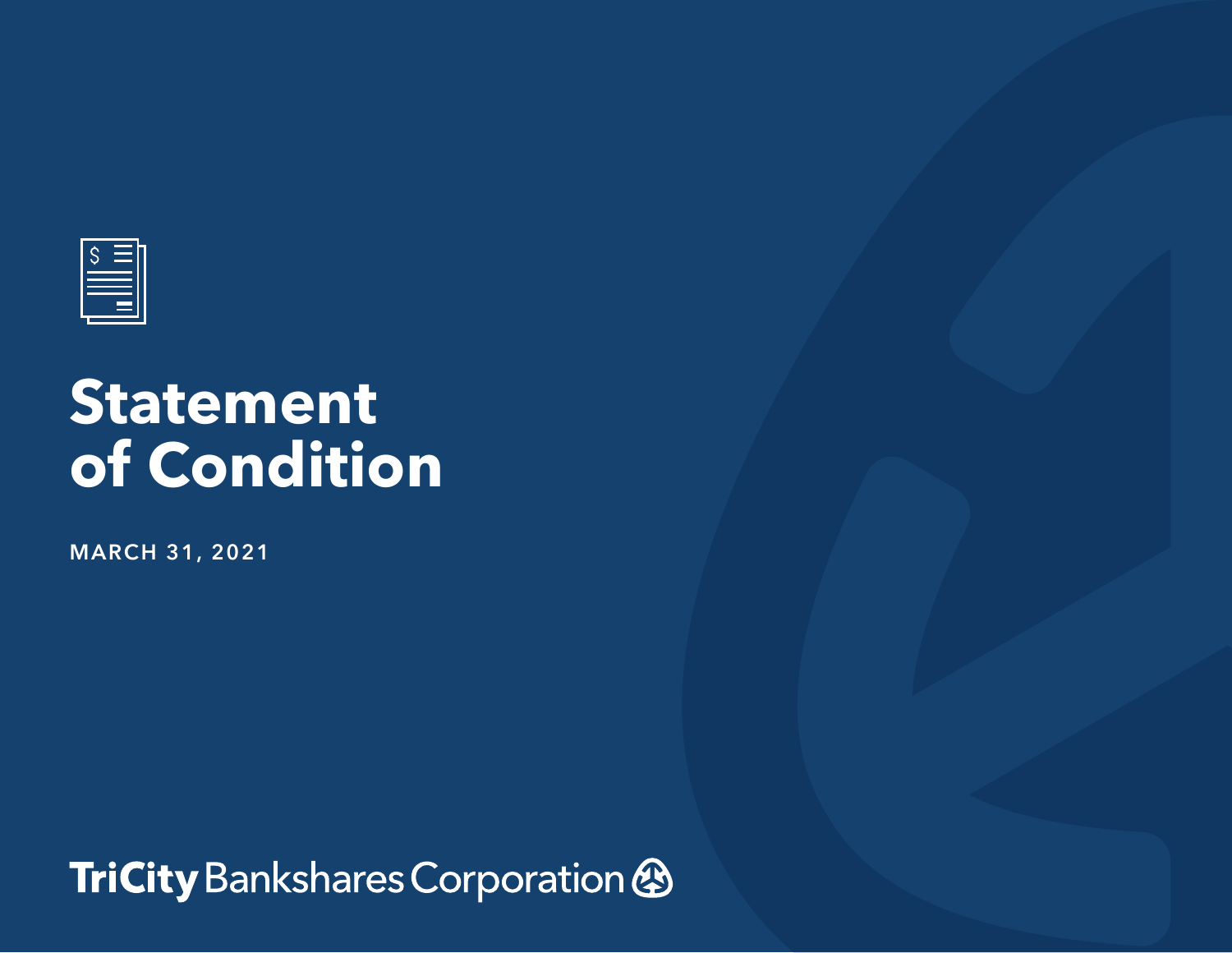## Dividend Announcement

The Board of Directors declared a dividend of \$0.13 per share payable on May 13, 2021 to shareholders as of the record date of May 3, 2021.

The Corporation has a long history of maintaining capital ratios in excess of the levels required to be considered well capitalized and maintained that position through March 31, 2021.

The Board will continue to monitor earnings, on-going regulatory requirements, the impacts of the COVID-19 pandemic and other factors when approving future dividends.

### **INCOME STATEMENT (unaudited)**

|                                                       | <b>Three Months Ended</b> |              |  |
|-------------------------------------------------------|---------------------------|--------------|--|
|                                                       | 3.31.21                   | 3.31.20      |  |
| Interest Income                                       | \$12,119,645              | \$12,756,459 |  |
| <b>Interest Expense</b>                               | \$267,489                 | \$545,233    |  |
| <b>Net Interest Income</b>                            | \$11,852,156              | \$12,211,226 |  |
| Non-Interest Income                                   | \$4,462,761               | \$3,782,856  |  |
| Less: Provision for Loan Loss<br>Non-Interest Expense | \$12,756,225              | \$12,467,916 |  |
| Income Before Income Taxes                            | \$3,558,692               | \$3,526,166  |  |
| Income Tax Expense                                    | \$434,000                 | \$499,000    |  |
| <b>Net Income</b>                                     | \$3,124,692               | \$3,027,166  |  |
| Net Income Per Common Share                           | \$0.35                    | \$0.34       |  |
| Dividends Per Common Share                            | \$0.13                    | \$0.13       |  |

#### **BALANCE SHEET: MARCH 31, 2021 & 2020 (unaudited)**

| <b>Assets</b>                             | 2021            | 2020            | <b>Liabilities &amp; Equity</b>                          | 2021            | 2020            |
|-------------------------------------------|-----------------|-----------------|----------------------------------------------------------|-----------------|-----------------|
| Cash & Due from Banks                     | \$262,755,905   | \$81,088,005    | <b>Non-Interest Bearing Deposits</b>                     | \$452,439,812   | \$312,131,941   |
| <b>Federal Funds Sold</b>                 | \$11,051,782    | \$11,782,446    | <b>Interest Bearing Deposits</b>                         | \$1,232,609,288 | \$948,773,537   |
| <b>Security Investments</b>               | \$589,718,573   | \$388,036,056   | <b>Total Deposits</b>                                    | \$1,685,049,100 | \$1,260,905,478 |
| <b>Total Loans</b>                        | \$964,708,043   | \$897,117,005   | Lease Liability                                          | \$15,387,327    | \$16,134,282    |
| Allowance for Loan Losses                 | (S13, 258, 394) | ( \$11,184,418) | <b>Other Liabilities</b>                                 | \$24,479,134    | \$10,237,753    |
| Net Loans                                 | \$951,449,649   | \$885,932,587   | <b>Total Liabilities</b>                                 | \$1,724,915,561 | \$1,287,277,513 |
| <b>Bank Premises &amp; Equipment</b>      | \$15,856,597    | \$16,499,903    | Common Stock                                             | \$8,904,915     | \$8,904,915     |
| Right of Use Lease Asset                  | \$15,387,327    | \$16,134,282    | <b>Additional Paid-In Capital</b>                        | \$26,543,470    | \$26,543,470    |
| Cash Surrender Value<br>of Life Insurance | \$43,559,050    | \$43,180,310    | <b>Unrealized Gain (Loss)</b><br>on Security Investments | \$2,084,538     | \$181.758       |
| <b>Other Assets</b>                       | \$22,208,792    | \$20,109,935    | <b>Retained Earnings</b>                                 | \$149,539,191   | \$139,855,868   |
|                                           |                 |                 | <b>Total Stockholders' Equity</b>                        | \$187,072,114   | \$175,486,011   |
| <b>Total Assets</b>                       | \$1,911,987,675 | \$1,462,763,524 | <b>Total Liabilities &amp; Equity</b>                    | \$1,911,987,675 | \$1,462,763,524 |